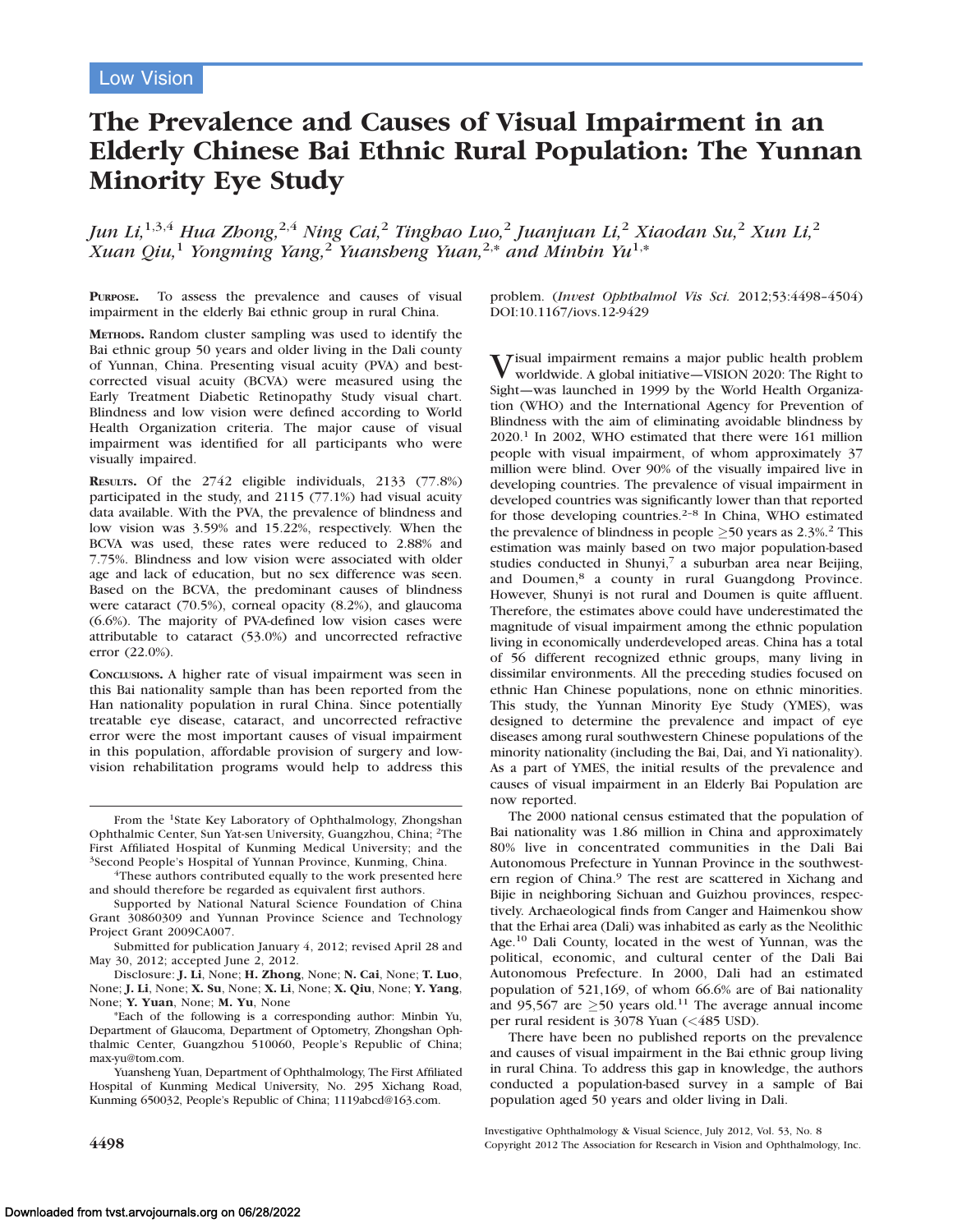### **METHODS**

## Sampling and Enumeration

Ethical approval was obtained from the Kunming Medical University Ethics Review Board. The study was conducted in accordance with the tenets of the World Medical Association's Declaration of Helsinki.

Dali is a county-level city covering an area of 1815 square kilometers. Dali has nine rural towns and two urban towns (the Xiaguan and Gucheng town). Each rural town comprises many small administrative villages. In this study, a random cluster sampling method was used to identify eligible participants. A village with a population size of approximately 1000 would be considered a potential sampling unit. Based on geographic proximity, villages with a population size smaller than 750 would be combined and those with a population size larger than 1500 would be divided and regrouped. In this way, study authors created 259 arbitrary cluster sampling units; each cluster unit had a population size of between 900 and 1100. With a computerbased randomization program offered by the Zhongshan Ophthalmic Center, 12 clusters were randomly selected to reach a target sample size of this study. Field work was conducted from January 2010 to April 2010. Listing of households with the names of residents  $\geq$ 50 years of age were obtained from the village registers. By door-to-door household visits, the name, age, sex, education level, and spectacle usage of subjects was obtained. Unregistered Bai adults  $\geq$  50 years of age who had been living in the village longer than 6 months were enumerated and included in the study. Individuals who had been certified as being out of the location for more than 6 months were excluded from the study, despite their household registration. Written informed consent was obtained from the participants at the examination site.

## Eye Examination

Study participants were examined according to a prescheduled date established at the time of enumeration. Identity of the subjects was verified using the subjects' official photo identity cards. A standard questionnaire was administered by a trained interviewer to collect details of ophthalmic history, general medical history, income, and education. Distance visual acuity (VA) was measured employing an Early Treatment Diabetic Retinopathy Study logMAR E-chart (Precision Vision, Villa Park, IL) with a standard illumination box. VA measurement began at a distance of 4 m with the top line (20/200). If the orientation of at least four of the five optotypes was correctly identified, the subject was then tested by dropping down to line 4 (20/100) line, to line 7 (20/50), to line 10 (20/25), and finally to line 11 (20/20). If the individual failed to identify the top line at 4 m, the subject was advanced to 2 m and then to 1 m, progressing down the chart as described earlier. The lowest line read successfully was assigned as the VA for the eye. Testing for counting fingers, hand movement, light perception, or no light perception was checked on those who unable to identify any optotypes on the chart. The VA was measured in each eye initially without refractive correction or with distance glasses if worn. All the participants with a presenting VA (PVA) -20/25 in either eye received subjective refractive measurements and the best-corrected VA (BCVA) was noted. Subjective refraction was performed by a trained optometrist for those subjects, and autorefractor (RM-8000; Topcon, Tokyo, Japan) readings were used as the starting point for subjective refraction carried out without cycloplegia. For those in whom subjective refraction was not performed, particularly the elderly examined in their homes, BCVA was assumed to be the same as pinhole vision. Intraocular pressure (IOP) was measured by a study ophthalmolgist using a handheld tonometer (Tono-Pen AVIA; Reichert Inc., Depew, NY) device after instilling topical anesthesia (0.4% Benoxil [oxybuprocaine]; Santen Pharmaceuticals, Osaka, Japan). Goldmann applanation tonometry was performed on an optional basis for all glaucoma suspects. The detailed examination of the eyelid, globe, pupillary reflex, lens, and fundi was carried out by an experienced ophthalmologist using a slitlamp (model

SL-1E; Topcon), a +90-diopter (D) lens at  $\times$ 16 magnification and direct ophthalmoscopy. The participants were examined at local community facilities; those who failed to come to the examination site were examined in their home using portable equipment.

Patients with BCVA  $\leq$ 20/40 had their pupils dilated for examination. Similarly, if participants' lens and fundus status could not be examined satisfactorily, their pupils were also dilated. Individuals with shallow anterior chambers did not have their pupils dilated. Eyes presenting with PVA  $\leq$ 20/40 were assigned a principal cause of visual impairment by the same experienced oculist. Refractive error was considered the cause of visual impairment for those with a VA  $\leq$ 20/40 that could be subsequently improved to >20/40 after correction. Cataract was regarded as the main cause of visual impairment if there was no evidence of retinal abnormality in an eye with significant cataract that obscured the vision. Myopic maculopathy was considered only in those with a refractive error exceeding  $-6.0$  D in either eye, in conjunction with one or more of the following ophthalmologic findings: tessellated fundus with yellowish white diffuse or grayish white patchy chorioretinal atrophy, macular hemorrhage, or posterior staphyloma.<sup>12</sup> Age-related macular degeneration (AMD) as a reason for visual impairment was characterized by soft drusen of the retinal pigment epithelium, subfoveal hemorrhage, subretinal and intraretinal edema without any retinal reason detected for it, or a subfoveal disciform scar. Glaucoma was defined according to the International Society for Geographical and Epidemiological Ophthalmology Classification.13 Diabetic retinopathy was present if the macula showed cystoid macular edema, hard exudates, intraretinal hemorrhages, and microaneurysms. A self-reported diagnosis of diabetes mellitus was a relatively important but not necessary part of the diagnosis of diabetic retinopathy. Other causes for visual impairment were determined according to clinical routine diagnosis.

#### Definitions

Visual impairment was defined as a BCVA of <20/63 in the betterseeing eye, according to WHO categories of visual impairment.<sup>14</sup> Low vision and blindness were defined as a VA <20/63–20/400 in the better-seeing eye and <20/400, respectively. In addition, the rates of visual impairment were also reported according to the more commonly used definition of legal blindness (a VA  $\leq$  20/200 in the better eye) and low vision (a VA  $\langle 20/40 \text{ to } 20/200 \text{ in the better eye} \rangle$  in the United States. When two or more disorders might have caused the visual impairment in same eye, the group of examiners was asked to decide which disease was the main cause. If cataract and a posterior-segment lesion of the optic nerve or retina coexisted and removal of cataract would not restore vision, the cause of visual impairment was considered to be the posterior-segment lesion. If dense cataract, corneal opacity, or other diseases prevented any view of the posterior segment while no signs suggestive of any other cause of visual loss were present, the cause of visual impairment was considered to be cataract, corneal opacity, or other diseases. If the two eyes of a subject were visual impaired from two different causes, the team ophthalmologist chose the major cause of impaired vision in the better-seeing eye as the cause for that participant. When the main cause of vision impairment was in doubt, a second experienced ophthalmologist examined the subject again, and then the diagnosis was determined by consensus of the two ophthalmologists.

#### Statistical Analysis

Prevalence estimates with 95% confidence intervals (CI) were calculated for blindness and low vision. Age- and sex-standardized prevalence of visual impairment and 95% CI were estimated via direct standardization of the study sample to the overall Dali population provided by the 2000 China Census. Association of blindness and low vision with age, sex, and education was estimated using logistic regression.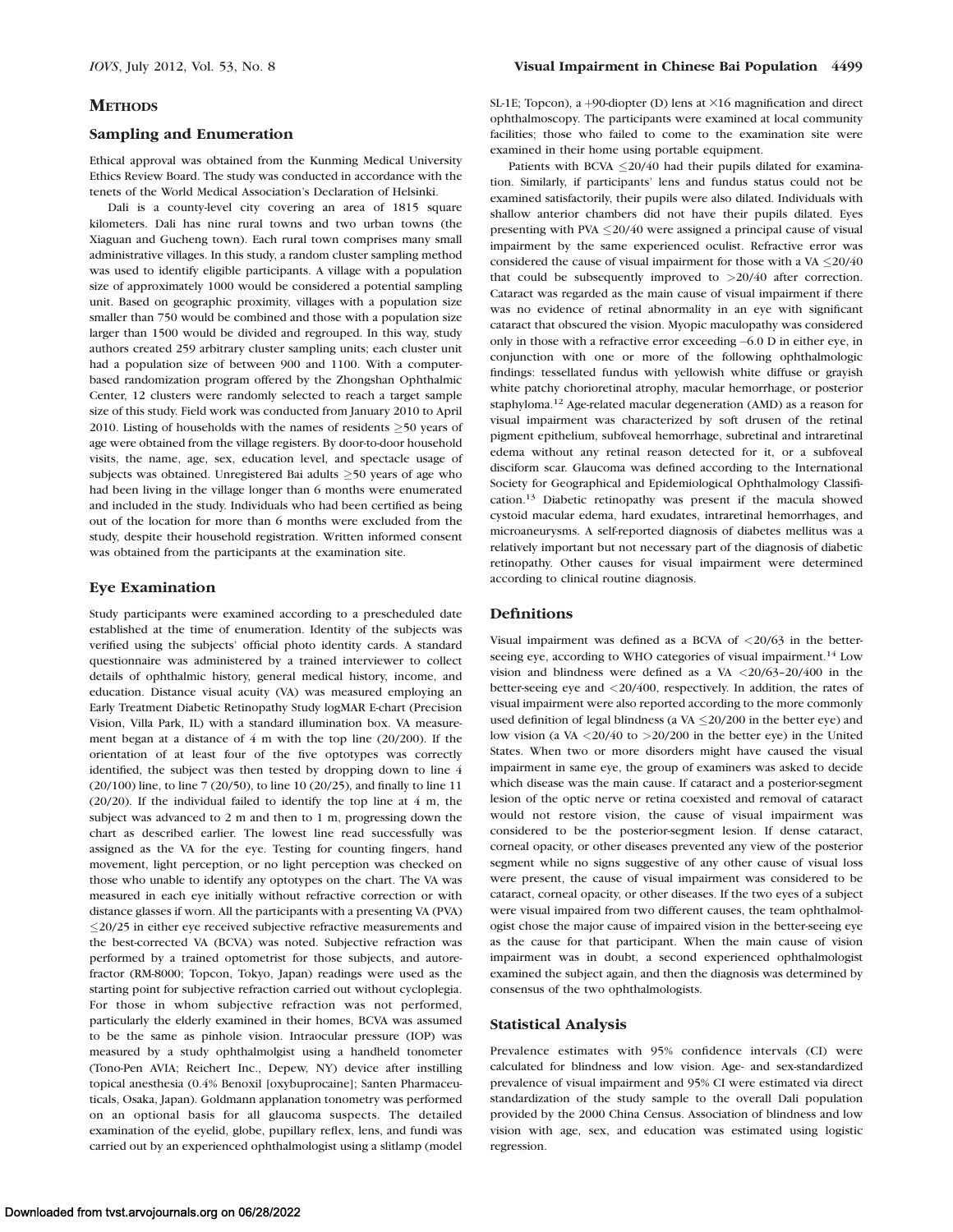TABLE 1. Study Population by Age, Sex, and Education

|                          | No.                 | No.               | Examination             |
|--------------------------|---------------------|-------------------|-------------------------|
|                          | Enumerated<br>(0/0) | Examined<br>(0/0) | Response<br>Rate $(\%)$ |
| Age $(y)$                |                     |                   |                         |
| $50 - 59$                | 1123 (41.0)         | 715 (33.5)        | 63.7                    |
| $60 - 69$                | 867 (31.6)          | 775 (36.3)        | 89.4                    |
| $70 - 79$                | 607(22.1)           | 525 (24.6)        | 86.5                    |
| > 80                     | 145(5.3)            | 118(5.5)          | 81.4                    |
| <b>Sex</b>               |                     |                   |                         |
| Male                     | 1315 (48.0)         | 769 (36.1)        | 58.5                    |
| Female                   | 1427 (52.0)         | 1364 (63.9)       | 95.6                    |
| Education                |                     |                   |                         |
| Illiteracy               | 994 (36.3)          | 759 (35.6)        | 76.4                    |
| Primary school           | 1095(40.0)          | 868 (40.7)        | 79.3                    |
| Middle school            | 554 (20.2)          | 427(20.0)         | 77.1                    |
| High school or<br>higher | 99 (3.6)            | 79 (3.7)          | 79.8                    |
| A11                      | 2742 (100.0)        | 2133 (100.0)      | 77.8                    |

#### **RESULTS**

A total of 2742 persons aged  $\geq$ 50 years were enumerated, and 2133 (77.8%) participants were successfully examined. Women and the more elderly were most likely to attend the examination. Comparing the demographic characteristics of the enumerated sample with the total population of the Dali city (National Census in 2000), subjects aged 50 to 59 years were underrepresented in the sample (33.5% in the sample versus 45.7% in Dali). Those who refused were more likely to be male, but there was no difference in mean age between this group (64.1 years) and participants (64.6 years). Of the 608 nonexamined subjects, 593 (21.6%) cooperated only in the first step of household interview, and 15 (0.55%) could not be contacted during three visits for the household interview. The main reasons for nonexamination were their refusal to participate, being too busy, having good visual acuity, or our inability to contact the subjects after the interview. In the current study, 18 subjects were unable to complete VA testing successfully due to their incomprehension of such tests. As a result, the analysis of this study was based on the data from 2115 individuals. A total of 35.6% of participants had no education, and 23.7% had an education of secondary or higher level (Table 1).

Based on the WHO criteria, the unadjusted prevalence of presenting blindness and presenting low vision was  $3.59\%$  ( $n =$ 76; 95% CI, 2.80-4.39) and 15.22% ( $n = 322$ ; 95% CI, 13.69-16.75), respectively. These rates were reduced to 2.88% ( $n =$ 61; 95% CI, 2.17-3.60) and 7.75% ( $n = 164$ ; 95% CI, 6.61-8.89) when the BCVA was considered. Based on the US criterion, the unadjusted prevalence of presenting blindness and low vision was  $4.96\%$  ( $n = 105$ ; 95% CI, 4.04-5.89) and 13.48% ( $n = 285$ ; 95% CI, 12.02–14.93). Unilateral blindness (<20/200 in one eye) was found in 11.63% ( $n = 246$ ; 95% CI, 10.26-13.00) of the subjects based on PVA, and decreased to 9.93% ( $n = 210$ ) when BCVA was considered. (Table 2) The age- and sexstandardized prevalence estimate of BCVA-defined visual impairment using the WHO definition was 2.21% for bilateral blindness, 6.09% for bilateral low vision. All estimates of prevalence increased with age, but there was no difference in estimates between men and women. After adjusting for the effect of age and sex, those with a lower level of education (illiterate) tended to be associated with blindness and low vision (Table 3).

Cataract and refractive error together accounted for approximately 80.0% of the eyes with a PVA less than 20/63 to 20/200 or more. However, cataract-impaired eyes were found mostly among the older individuals  $(\geq 60 \text{ years})$  while refractive error was more common in the younger group (50 to 59 years). Among those aged 50 to 59 years, refractive error (44.9%) was the predominant cause of visual impairment (PVA <20/63). When BCVA is considered, refractive error is no longer a cause for visual impairment and cataract was assigned as the major cause of visual impairment across all levels of severity (Table 4). Cataract accounted for 53.0% of PVA-defined low vision and 64.5% blindness (Table 5). After refractive correction, cataract remained the leading cause of blindness (70.5%), whereas corneal opacity and glaucoma accounted for 8.2% and 6.6% of blindness among participants, respectively.

## **DISCUSSION**

This study provides the first population-based data on the prevalence and causes of visual impairment in the elderly Bai ethnic population  $(≥50 \text{ years})$  in China. The results reported here show that the prevalence of bilateral blindness (PVA <20/ 400 in the better eye) was 3.59%. The adjusted prevalence of presenting bilateral blindness was 2.79%, and using WHO definitions was 2.21%, which is similar to the WHO estimates.<sup>2</sup> Although direct comparison with previous studies in other developed countries might not be appropriate because of the variations in study age groups, the prevalence of blindness and

TABLE 2. Prevalence of Visual Impairment and Blindness Based on PVA and BCVA

|                | <b>VA Definition</b>                          |                                      | <b>Prevalence with PVA</b> |                 | <b>Prevalence with BCVA</b> |                |  |
|----------------|-----------------------------------------------|--------------------------------------|----------------------------|-----------------|-----------------------------|----------------|--|
| Category       | <b>Better Eve</b>                             | <b>Worse Eve</b>                     | No. $(\%)$                 | 95% CI          | No. $(\%)$                  | 95% CI         |  |
| NN             | >20/63                                        | >20/63                               | 1346 (63.64)               |                 | 1594 (75.37)                |                |  |
| VI             | >20/200                                       | $\langle 20/63 \rangle$ to $>20/200$ | 400(18.91)                 | 17.24-20.58     | 211 (10.45)                 | $9.14 - 11.75$ |  |
| UL             | >20/200                                       | $<$ 20/200                           | 246 (11.63)                | $10.26 - 13.00$ | 210 (9.93)                  | $8.65 - 11.20$ |  |
| МB             | $\langle 20/200 \text{ to } > 20/400 \rangle$ | $<$ 20/200                           | 47(2.22)                   | 1.59-2.85       | 29(1.37)                    | $0.88 - 1.87$  |  |
| $SB^*$         | $<$ 20/400                                    | $<$ 20/400                           | 76 (3.59)                  | $2.80 - 4.39$   | 61 (2.88)                   | $2.17 - 3.60$  |  |
| WHO low vision | $\langle 20/63 \rangle$ to $> 20/400$         |                                      | 322 (15.22)                | 13.69-16.75     | 164(7.75)                   | $6.61 - 8.89$  |  |
| US blindness   | $\leq$ 20/200                                 |                                      | 172(8.13)                  | $4.82 - 6.81$   | 105(4.96)                   | $4.04 - 5.89$  |  |
| US low vision  | $<$ 20/40 to $>$ 20/200                       |                                      | 525 (24.82)                | 22.98-26.67     | 285 (13.48)                 | 12.02-14.93    |  |
| Total          |                                               |                                      | 2115                       |                 | 2115                        |                |  |

MB, moderate bilateral blindness; NN, normal/near normal; SB, severe bilateral blindness; UL, unilateral blindness; VI, vision impairment; WHO.

Equivalent to WHO blindness definition (VA  $\langle 20/400$  in better eye).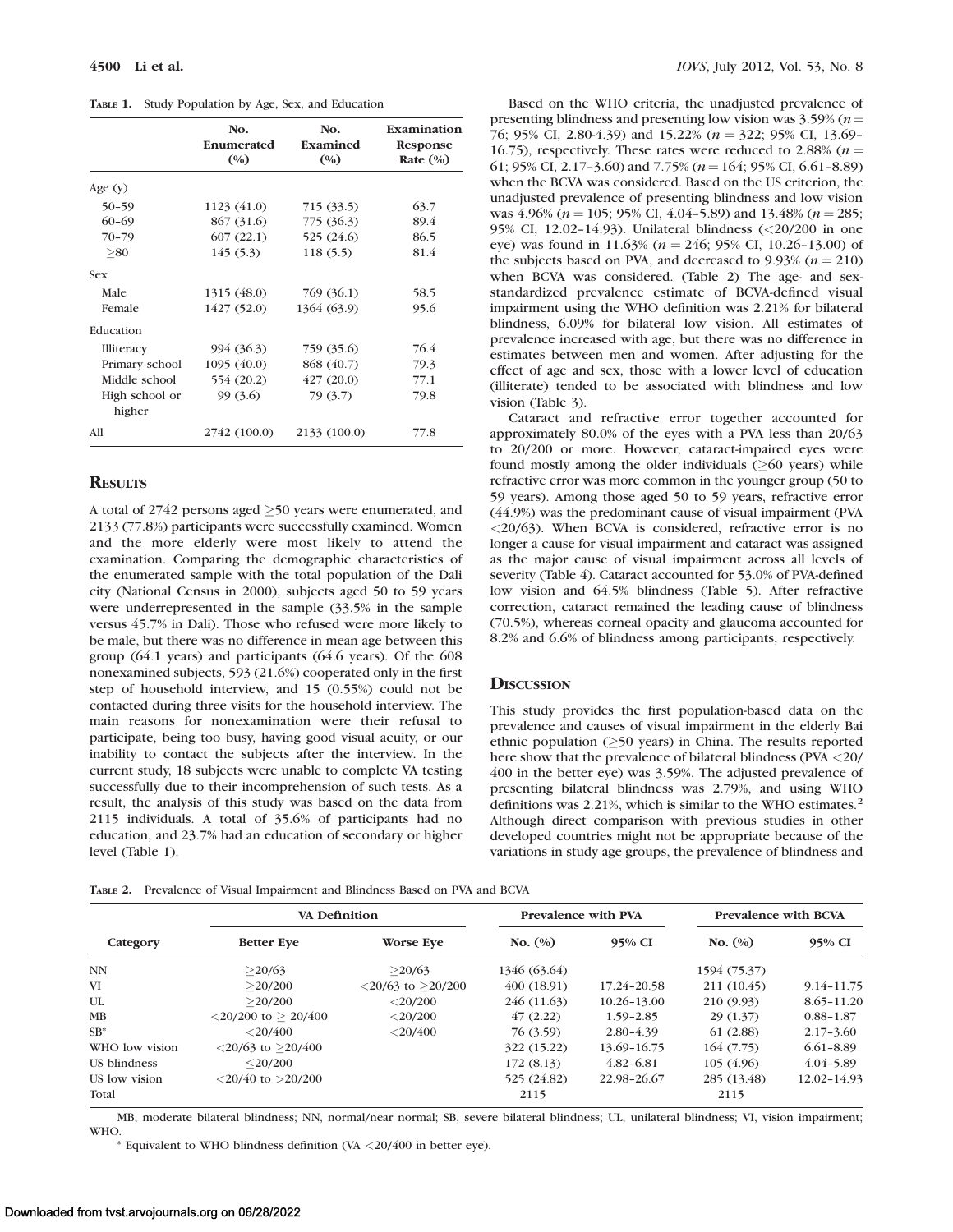|                                 |        |                       | <b>TABLE 3.</b> Presenting and Best-Corrected Visual Impairment (<20/63-20/400) and Blindness (<20/400) by Age, Sex, and Education |                       |                                            |                       |                                             |                       |                                             |
|---------------------------------|--------|-----------------------|------------------------------------------------------------------------------------------------------------------------------------|-----------------------|--------------------------------------------|-----------------------|---------------------------------------------|-----------------------|---------------------------------------------|
|                                 |        |                       | Presenting Low Vision                                                                                                              |                       | <b>Presenting Blindness</b>                |                       | <b>Best-Corrected Low Vision</b>            |                       | <b>Best-Corrected Blindness</b>             |
|                                 | ó<br>Z | Prevalence<br>No. (%) | <b>Odds Ratio</b><br>$(95%$ CI<br>Adjusted                                                                                         | Prevalence<br>No. (%) | <b>Odds Ratio</b><br>Adjusted<br>$(95%$ CI | Prevalence<br>No. (%) | <b>Odds Ratio</b><br>Adjusted<br>$(95%$ CI) | Prevalence<br>No. (%) | <b>Odds Ratio</b><br>Adjusted<br>$(95%$ CI) |
| Age (y)                         |        |                       |                                                                                                                                    |                       |                                            |                       |                                             |                       |                                             |
| 50-59                           | 715    | 36 (5.03)             |                                                                                                                                    | 5(0.70)               |                                            | 13 (1.82)             |                                             | 4(0.56)               |                                             |
| 60-69                           | 774    | 82 (10.59)            | 2.14 (1.42-3.23) <sup>†</sup>                                                                                                      | 8 (1.03)              | $1.27(0.41-3.92)^{*}$                      | 35 (4.52)             | 2.46 (1.28-4.70) <sup>†</sup>               | 6(0.78)               | $1.17(0.33 - 4.18)^*$                       |
| $70 - 79$                       | 516    | (46(28.29)            | $6.47(4.30-9.72)$                                                                                                                  | 44 (8.53)             | 8.80 (3.36-23.03) <sup>†</sup>             | 80 (15.50)            | $8.48(4.55 - 15.83)$                        | 33 (6.40)             | $8.10(2.77 - 23.74)$                        |
| $\frac{80}{1}$                  | 110    | 58 (52.73)            | $-30.24$<br>17.99 (10.70-                                                                                                          | 19 (17.27)            | 19.40 (6.89-54.63) <sup>†</sup>            | 36 (32.73)            | 21.94 (10.87-44.26) <sup>†</sup>            | 18 (16.36)            | $22.68$ $(7.30-70.48)$ <sup>†</sup>         |
| Sex                             |        |                       |                                                                                                                                    |                       |                                            |                       |                                             |                       |                                             |
| Female                          | 1350   | 218 (16.15)           |                                                                                                                                    | 51 (3.78)             |                                            | 117 (8.67)            |                                             | 43(3.19)              |                                             |
| Male                            | 765    | 104 (13.59)           | $0.88$ $(0.65 - 1.18)^*$                                                                                                           | 25 (3.27)             | $1.24 (0.70 - 2.20)^*$                     | 47(6.14)              | $0.76(0.50 - 1.15)^*$                       | 18 (2.35)             | $1.02(0.53 - 1.96)^*$                       |
| Education                       |        |                       |                                                                                                                                    |                       |                                            |                       |                                             |                       |                                             |
| Secondary or higher             | 506    | 36 <sub>(7.11)</sub>  |                                                                                                                                    | 3(0.59)               |                                            | 14 (2.77)             |                                             | 1(0.20)               |                                             |
| Primary school                  | 863    | 115 (13.33)           | $1.50(0.99 - 2.26)$                                                                                                                | 22 (2.55)             | $3.17(0.93 - 10.86)$ *                     | 54 (6.26)             | $1.63(0.88-3.03)^{*}$                       | 19(2.20)              | 8.06 (1.06-61.28)                           |
| <b>Illiterate</b>               | 746    | (71(22.92)            | $1.79$ $(1.15 - 2.79)$ <sup>†</sup>                                                                                                | 51 (6.84)             | 5.44 (1.56-19.01)                          | 96 (12.87)            | $2.01(1.06 - 3.84)$                         | 41(5.50)              | $11.54(1.49-89.38)$                         |
| $+ P < 0.001$<br>$P \ge 0.05$ . |        |                       |                                                                                                                                    |                       |                                            |                       |                                             |                       |                                             |

low vision in the YMES was significantly higher than that reported for the Salisbury Eye Evaluation study<sup>4</sup> in the United States, the Blue Mountains Eye Study<sup>5</sup> in Australia, and the Rotterdam Study<sup>15</sup> in The Netherlands. The estimates obtained here are higher than adjusted prevalence estimates reported in the previous studies in Chinese Han population such as Beijing  $(0.34\%$  in people  $\geq$  40 years; PVA <6/60)<sup>16</sup> and Handan (1.5% in people  $\geq 50$  years; PVA  $\lt$  20/400)<sup>17</sup>. This may be because all previous surveys are in the more prosperous areas of China compared with Dali. A higher prevalence of blindness might reflect a lower socioeconomic and eye health care system level in their corresponding areas. A recently conducted populationbased survey of Han people in Kunming, Yunnan Province, targeted the same age groups (50 years or older) as the population<sup>18</sup> of this current study, and reported an adjusted prevalence of 2.3% for BCVA-defined blindness, which is similar to the result of the current study (2.21%). There was increasing evidence suggesting an association between age, sex, socioeconomic status, and the risk of visual impairment.<sup>19</sup> Dali is located approximately 300 km west of Kunming, and the Bai populations living in Dali have different customs and cultural backgrounds than Han residents of Kunming. The similar high altitude in Dali (1974 vs. 1892 m in Kunming) and the low gross domestic product per capita in Dali may account in part for the higher prevalence of visual impairment than was seen in previous studies in China. Nearly all the Bai ethnic group lives in rural of Yunnan, which is one of the poorest provinces in China; the results presented herein are likely to be more reflective of the elderly Bai ethnic rural population. The more elderly Bai population had more vision loss, but no sex difference in the magnitude of visual impairment was found, similar to the findings in the Beijing<sup>20</sup> and Liwan.<sup>21</sup> Rapid population aging in China in recent years may also have contributed to the higher estimates detected in the current study. In addition, illiterate Bai people had more blindness and low vision. This is probably because of limited accessibility to eye care services and a lack of awareness of eye diseases among these people.

In agreement with other population-based surveys on the Chinese Han population, cataract was the leading cause of blindness and low vision. This study revealed that approximately 62.2% of visual impairment was due to cataracts, the predominating cause of blindness (43 of 61) and low vision (97 of 164). The high altitude in Dali (1974 m) may account in part for the higher prevalence of visual impairment that was seen in the current study. It is possible that living in higher-altitude areas with increased exposure to ultraviolet light leads to a higher prevalence of cataract.<sup>22</sup> In this survey, the rate of cataract as a major cause of visual impairment increased with age, from 16.7% in people aged 50 to 59 years, 37.2% in those aged 60 to 69 years, 59.7% in those aged 70 to 79 years, to 66.5% in those aged 80 years or more. It was surprising that among Bai people with visual impairment caused by cataracts, only 17.0% (23 of 135) of them were diagnosed in the hospital and the remaining sufferers remained ignorant of the diagnosis. The reasons for no surgery in these subjects suffering cataract might be accounted for by the following three answers: (1) 45% of them believed that worsening vision was a normal part of growing older; (2) 30% could not afford cataract surgery; (3) 25% were afraid of losing vision after cataract surgery. Thus, enhancing the availability and accessibility of eye care services and improving the community awareness of age-related cataracts will reduce the rates of visual impairment caused by cataracts.

Refractive error was the second principal cause for visual impairment when PVA was used. Uncorrected refractive error accounted for approximately one-third of low vision cases, similar to the findings in Shunyi<sup>7</sup> and Doumen.<sup>8</sup> When BCVA was considered, refractive error was no longer the cause for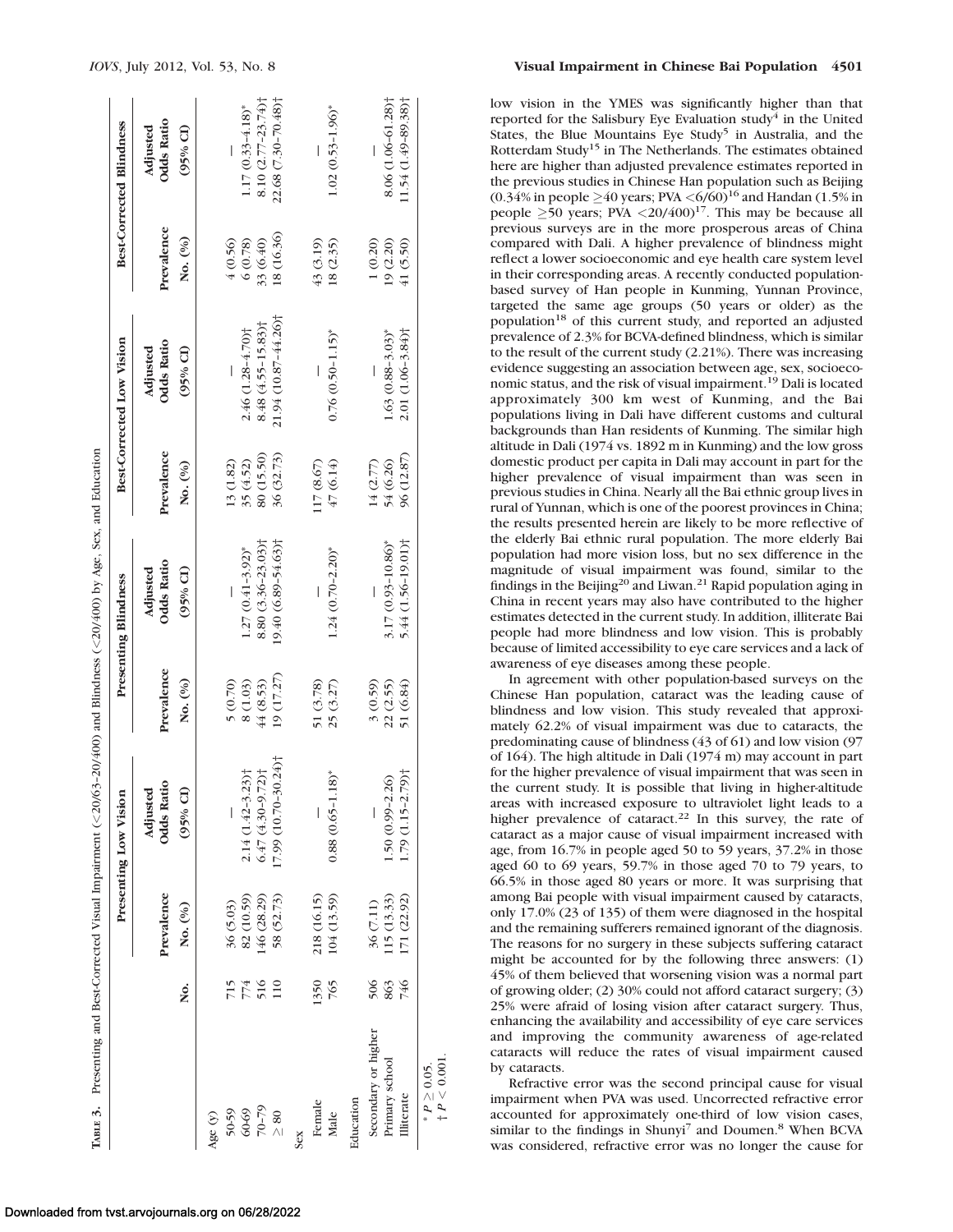|                        | No. $(\%)$              |                              |            |                |                 |            |                |            |  |  |  |  |
|------------------------|-------------------------|------------------------------|------------|----------------|-----------------|------------|----------------|------------|--|--|--|--|
|                        |                         | <b>Eyes by Visual Acuity</b> |            |                | Eyes by Age (y) |            |                |            |  |  |  |  |
| <b>Principal Cause</b> | $<$ 20/63 to<br>>20/200 | $<$ 20/200 to<br>>400        | $<$ 20/400 | $50 - 59$      | $60 - 69$       | $70 - 79$  | > 80           | Total      |  |  |  |  |
| Cataract               | 318 (47.3)              | 84 (52.5)                    | 162 (48.8) | 26(16.7)       | 125(37.2)       | 298 (59.7) | 115 (66.5)     | 564 (48.5) |  |  |  |  |
|                        | 218 (61.2)              | 38 (48.1)                    | 156(50.2)  | 20(27.4)       | 80 (41.7)       | 222(64.2)  | 90(66.7)       | 412(55.2)  |  |  |  |  |
| Refractive error       | 218 (32.4)              | 8(5.0)                       | 2(0.6)     | 70 (44.9)      | 89 (26.5)       | 60(12.0)   | 9(5.2)         | 228 (19.6) |  |  |  |  |
|                        | $\mathbf{0}$            | $\theta$                     | $\Omega$   | $\theta$       | $\overline{0}$  | $\theta$   | $\overline{0}$ | $\theta$   |  |  |  |  |
| AMD                    | 31(4.6)                 | 23(14.4)                     | 16(4.8)    | 5(3.2)         | 16(4.8)         | 38 (7.6)   | 11 $(6.4)$     | 70(6.0)    |  |  |  |  |
|                        | 32(9.0)                 | 19(24.1)                     | 14(4.5)    | 5(6.9)         | 15(7.8)         | 34(9.8)    | 11(8.1)        | 65(8.7)    |  |  |  |  |
| Myopic maculopathy     | 20(3.0)                 | 16(10.0)                     | 22(6.6)    | 20(12.8)       | 22(6.6)         | 12(2.4)    | (2.3)          | 58 (5.0)   |  |  |  |  |
|                        | 31(8.7)                 | 3(3.8)                       | 15(4.8)    | 15(20.6)       | 20(10.4)        | 10(2.9)    | (3.0)          | 49(6.6)    |  |  |  |  |
| Glaucoma               | 12(1.8)                 | 7(4.4)                       | 28(8.4)    | 2(1.3)         | 19(5.7)         | 19(3.8)    | 7(4.1)         | 47(4.0)    |  |  |  |  |
|                        | 10(2.8)                 | 4(5.1)                       | 28(9.0)    | 2(2.7)         | 17(8.9)         | 17(4.9)    | 6(4.4)         | 42(5.6)    |  |  |  |  |
| Corneal opacity        | 9(1.3)                  | 3(1.9)                       | 32(9.6)    | 9(5.8)         | 12(3.6)         | 17(3.4)    | 6(3.5)         | 44(3.8)    |  |  |  |  |
|                        | 9(2.5)                  | 3(3.8)                       | 32(10.3)   | 9(12.3)        | 12(6.3)         | 17(4.9)    | 6(4.4)         | 44(5.9)    |  |  |  |  |
| Pterygium              | 21(3.1)                 | 4(2.5)                       | 16(4.8)    | 5(3.2)         | 22(6.6)         | 11(2.2)    | 3(1.7)         | 41(3.5)    |  |  |  |  |
|                        | 17(4.8)                 | 3(3.8)                       | 16(5.1)    | 4(5.5)         | 18(9.4)         | 11(3.2)    | 3(2.2)         | 36(4.8)    |  |  |  |  |
| Optic atrophy          | 5(0.7)                  | 1(0.6)                       | 8(2.4)     | $\mathbf{0}$   | 3(0.9)          | 6(1.2)     | 5(2.9)         | 14(1.2)    |  |  |  |  |
|                        | 7(2.0)                  | $\theta$                     | 7(2.3)     | $\overline{0}$ | 3(1.6)          | 6(1.7)     | 5(3.7)         | 14(1.9)    |  |  |  |  |
| Diabetic retinopathy   | 4(0.6)                  | 1(0.6)                       | 1(0.3)     | 4(2.6)         | 2(0.6)          | $\theta$   | $\mathbf{0}$   | 6(0.5)     |  |  |  |  |
|                        | 4(1.1)                  | 1(1.3)                       | 1(0.3)     | 4(5.5)         | 2(1.0)          | $\theta$   | $\Omega$       | 6(0.8)     |  |  |  |  |
| Undetermined           | 7(1.0)                  | 5(3.1)                       | 6(1.8)     | 7(4.5)         | 9(2.7)          | 1(0.2)     | 1(0.6)         | 18(1.5)    |  |  |  |  |
|                        | 9(2.5)                  | 2(2.5)                       | 6(1.9)     | 6(8.2)         | 9(4.7)          | 1(0.3)     | 1(0.7)         | 17(2.3)    |  |  |  |  |
| Others                 | 27(4.0)                 | 8(5.0)                       | 39(11.7)   | 8(5.1)         | 17(5.1)         | 37(7.4)    | 12(6.9)        | 74 (6.4)   |  |  |  |  |
|                        | 19(5.3)                 | 6(7.6)                       | 36(11.6)   | 8(11.0)        | 16(8.3)         | 28(8.1)    | 9(6.7)         | 61(8.2)    |  |  |  |  |
| All                    | 672 (100)               | 160(100)                     | 332 (100)  | 156 (100)      | 336 (100)       | 499 (100)  | 173 (100)      | 1164 (100) |  |  |  |  |
|                        | 356 (100)               | 79 (100)                     | 311 (100)  | 73 (100)       | 192 (100)       | 346 (100)  | 135 (100)      | 746 (100)  |  |  |  |  |

|  |  |  |  | <b>TABLE 4.</b> Principal Cause of Impairment in Eves with PVA and BCVA $\langle 20/63 \rangle$ |
|--|--|--|--|-------------------------------------------------------------------------------------------------|
|--|--|--|--|-------------------------------------------------------------------------------------------------|

For each principal cause, the first row represents the result based on presenting visual acuity while the second row represents the result based on best-corrected visual acuity.

visual impairment. Recently, the WHO pointed out that the use of ''best corrected'' vision overlooks a large proportion of persons with visual impairment, including blindness. For this reason, the WHO recommends using PVA as the criterion for visual impairment.

Compared with developed countries, visual impairment caused by AMD was less frequent (8.4%) in the Bai population.

In Western countries, the predominant cause of visual impairment in the elderly population was mostly AMD. In the SEE study, AMD was the major cause of visual impairment among Caucasians, producing 70% of the cases of blindness and  $33%$  of the cases of low vision.<sup>4</sup> In the Baltimore Eye Survey, the second cause of visual impairment was AMD, which contributed to 14.2% of the impaired eyes.<sup>23</sup> Among the

|  |  |  |  |  |  |  | TABLE 5. Principal Causes of Low Vision and Blindness According to PVA and BCVA |  |  |  |  |  |
|--|--|--|--|--|--|--|---------------------------------------------------------------------------------|--|--|--|--|--|
|--|--|--|--|--|--|--|---------------------------------------------------------------------------------|--|--|--|--|--|

|                       |          |                            |                | <b>Based on PVA</b>             |                |                                             | <b>Based on BCVA</b> |                            |                |                                 |     |                                             |  |  |  |
|-----------------------|----------|----------------------------|----------------|---------------------------------|----------------|---------------------------------------------|----------------------|----------------------------|----------------|---------------------------------|-----|---------------------------------------------|--|--|--|
|                       |          | Low Vision*<br>$(n = 322)$ |                | <b>Blindnesst</b><br>$(n = 76)$ |                | <b>Visual</b><br>Impairment:<br>$(n = 398)$ |                      | Low Vision*<br>$(n = 164)$ |                | <b>Blindness*</b><br>$(n = 61)$ |     | <b>Visual</b><br>Impairment‡<br>$(n = 225)$ |  |  |  |
| <b>Causes</b>         | No.      | $\frac{0}{0}$              | No.            | $\frac{0}{0}$                   | No.            | $\frac{0}{0}$                               | No.                  | $\frac{0}{0}$              | No.            | $\frac{0}{0}$                   | No. | $\frac{0}{0}$                               |  |  |  |
| Cataract              | 172      | 53.0                       | 49             | 64.5                            | 221            | 55.5                                        | 97                   | 59.1                       | 43             | 70.5                            | 140 | 62.2                                        |  |  |  |
| Refractive error      | 70       | 22.0                       | 2              | 2.6                             | 72             | 18.1                                        |                      |                            |                |                                 |     |                                             |  |  |  |
| <b>AMD</b>            | 21       | 6.5                        | 3              | 4.0                             | 24             | 6.0                                         | 17                   | 10.4                       | $\overline{c}$ | 3.3                             | 19  | 8.4                                         |  |  |  |
| Myopic maculopathy    | 16       | 5.0                        |                | 9.2                             | 23             | 5.8                                         | 16                   | 9.8                        | 2              | 3.3                             | 18  | 8.0                                         |  |  |  |
| Glaucoma              | 10       | 3.1                        | 4              | 5.3                             | 14             | 3.5                                         | 8                    | 4.9                        | 4              | 6.6                             | 12  | 5.3                                         |  |  |  |
| Corneal opacity       | 3        | 0.9                        | 3              | 4.0                             | 6              | 1.5                                         | 3                    | 1.8                        | 5              | 8.2                             | 8   | 3.6                                         |  |  |  |
| Pterygium             | 4        | 1.2                        |                | 1.3                             | 5              | 1.3                                         | 5                    | 3.0                        |                | 1.6                             | 6   | 2.7                                         |  |  |  |
| Diabetes retinopathy  | 3        | 0.9                        | $\theta$       | 0.0                             | 3              | 0.8                                         | 3                    | 1.8                        | $\Omega$       | 0.0                             | 3   | 1.3                                         |  |  |  |
| Optic nerve atrophy   | 2        | 0.6                        |                | 1.3                             | 3              | 0.8                                         | 3                    | 1.8                        | $\Omega$       | 0.0                             | 3   | 1.3                                         |  |  |  |
| Phthisis/anophthalmus | $\Omega$ | 0.0                        | 2              | 2.6                             | $\overline{2}$ | 0.5                                         | $\Omega$             | 0.0                        | $\overline{2}$ | 3.3                             | 2   | 0.9                                         |  |  |  |
| Others                | 21       | 6.5                        | $\overline{4}$ | 5.3                             | 25             | 6.3                                         | 12                   | 7.3                        | $\overline{2}$ | 3.3                             | 14  | 6.2                                         |  |  |  |

\* Defined as visual acuity  $\langle 20/63 \rangle$  and  $\geq 20/400$ .

† Defined as visual acuity <20/400.

‡ Blindness plus low vision, defined as visual acuity <20/63.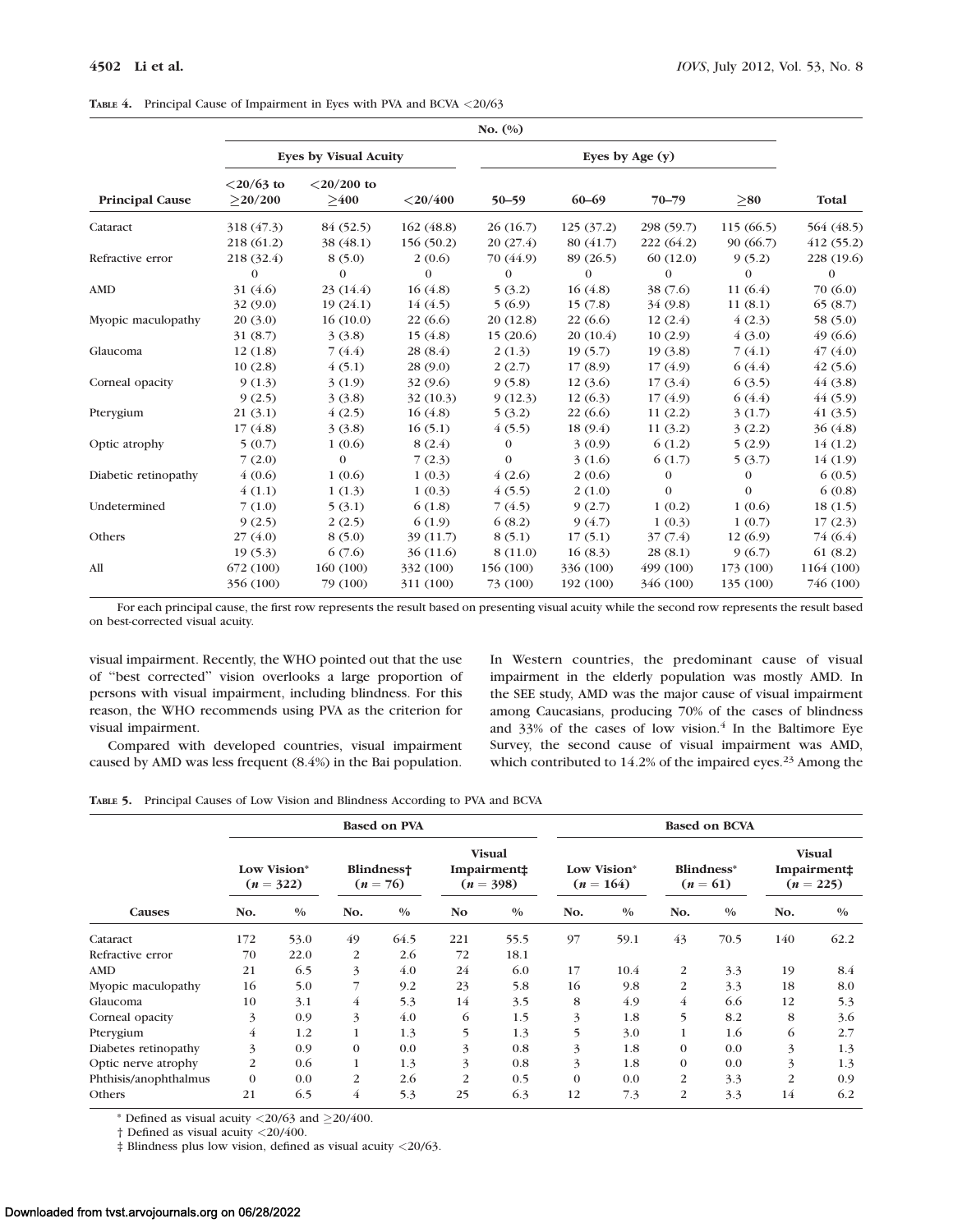Bai people, the rate of visual impairment caused by AMD was markedly higher than most of the related Chinese Han population surveys,  $7,8,21$  but significantly lower than that of studies in Shanghai (17.8%)  $24$  and Shihpai (10.4%).<sup>12</sup> The reasons for these discrepancies between the YMES and investigations on other studies in China have remained unclear so far. There are two possible reasons for the difference. First, it is possible that Dali's geographic location in high-altitude (1974 m) and low-latitude (Latitude  $25^{\circ}25$  to  $25^{\circ}58$  N) areas and long-term outdoor labor among Bai people increases exposure to ultraviolet light, leading to a higher prevalence of AMD.<sup>25</sup> Second, lower levels of education,  $26,27$  and more  $f$ emales<sup>26,28</sup> and elderly participants<sup>29</sup> in this study, combined with relatively poor access to eye care services in Dali, may contribute to these observed differences.

Myopic maculopathy was the third cause of BCVA-defined visual impairment in the Bai ethnic group, accounting for 8.0% of cases. The results are similar to previous findings from other Chinese Han populations: myopic maculopathy accounted for 12.5% of visual impairment in the Shihpai Eye Study in Taiwan,<sup>12</sup> 11.2% in the Handan Eye Study in Hebei,<sup>17</sup> and 9% of bilateral blindness in the Tanjong Pagar survey in Singapore.<sup>30</sup> There appears to be a difference between these results and those of European studies. The Rotterdam Study was the only study reporting a relatively high proportion (6%) of visual impairment cases attributable to myopic maculopathy.<sup>15</sup> Therefore, myopic maculopathy is a unique and important cause of visual impairment in the Chinese population.

Glaucoma was responsible for 5.3% of BCVA-defined visual impairment (4.9% of low vision and 6.6% of blindness) in the Bai population. This figure was close to that in the Handan,  $17$ in which glaucoma accounted for 6.0% of visual impairment (4.7% of bilateral low vision and 9.7% of bilateral blindness) cases, and also similar to the Beijing Eye Study,<sup>16</sup> which reported that 7.7% of bilateral blindness cases were the result of glaucoma. In contrast, this proportion is remarkably lower than the Tanjong Pagar survey in Chinese residents of Singapore<sup>30</sup>, where glaucoma was identified as the leading cause of unilateral and bilateral blindness, affecting 34% and 60% of the population, respectively. The reason for this difference is unclear. A potential explanation is the Tanjong Pagar survey adopted both visual acuity and visual field criteria in defining blindness. However, in the current study's diagnostic protocols, study authors defined visual impairment only according to the WHO categories of visual impairment, and the visual field loss was not taken into account. This is because study authors intended to use similar criteria to our previous studies in China. Therefore, the true magnitude of glaucomatous visual impairment might be underestimated.

Though the current study's survey included a large sample size, high response rate (77.8%), and the use of standardized protocols, there still remain some limitations. Firstly, the relatively low response rate of the youngest group (aged 50–59 years, 63.7%) was a source of potential bias. Because the rates of visual impairment increase significantly with age, underrepresentation in younger people might result in overestimation of the true prevalence of visual impairment. Secondly, cataract and corneal opacity accounted for 62.2% and 2.7% of visual impairment, respectively, and severe lens and corneal opacity may prevent examiners from detecting posterior-segment eye diseases, leading to a possible underdetection of retinal pathology, myopic maculopathy, AMD, and glaucoma. Finally, similar to previous studies in China,  $12,17,21$  the Lens Opacity Classification System III was not used to diagnose cataract. Study authors adopted the clinical diagnostic criteria of cataract, which does not affect the analysis of the cause of blindness and low vision. Owing to nonstandardized grading of cataract, this current study has a significant limitation in the assessment and comparison of the severity of cataract.

In conclusion, study authors reported the primary results of prevalence and causes of visual impairment in elderly Bai ethnic group  $(\geq 50 \text{ years})$  in rural China. In this study, the prevalence of blindness and low vision is higher than that observed in the Chinese Han population. As potentially treatable eye diseases, cataract and uncorrected refractive error are the most important causes of visual impairment. When BCVA was considered, refractive error was no longer the cause for visual impairment. These findings justify the need for eye care programs and visual impairment rehabilitation services in Minority regions.

#### Acknowledgments

The authors thank Geoffrey Arden, City University London, for paper revisions.

#### **References**

- 1. Pararajasegaram R. VISION 2020-the right to sight: from strategies to action. Am J Ophthalmol. 1999;128:359-360.
- 2. Resnikoff S, Pascolini D, Etya'ale D, et al. Global data on visual impairment in the year 2002. Bull World Health Organ. 2004; 82:844–851.
- 3. Rubin GS, West SK, Munoz B, et al. A comprehensive assessment of visual impairment in a population of older Americans. The SEE Study. Salisbury Eye Evaluation Project. Invest Ophthalmol Vis Sci. 1997;38:557–568.
- 4. Munoz B, West SK, Rubin GS, et al. Causes of blindness and visual impairment in a population of older Americans: The Salisbury Eye Evaluation Study. Arch Ophthalmol. 2000;118: 819–825.
- 5. Attebo K, Mitchell P, Smith W. Visual acuity and the causes of visual loss in Australia. The Blue Mountains Eye Study. Ophthalmology. 1996;103:357–364.
- 6. Wang JJ, Foran S, Mitchell P. Age-specific prevalence and causes of bilateral and unilateral visual impairment in older Australians: the Blue Mountains Eye Study. Clin Experiment Ophthalmol. 2000;28:268–273.
- 7. Zhao J, Jia L, Sui R, Ellwein LB. Prevalence of blindness and cataract surgery in Shunyi County, China. Am J Ophthalmol. 1998;126:506–514.
- 8. Li S, Xu J, He M, Wu K, Munoz SR, Ellwein LB. A survey of blindness and cataract surgery in Doumen County, China. Ophthalmology. 1999;106:1602–1608.
- 9. National Bureau of Statistics People's Republic of China. Major figures of the 2000 population census. Available at: http:// www.stats.gov.cn/tjsj/ndsj/renkoupucha/2000pucha/html/ t0201.htm. Accessed June 16, 2010.
- 10. China Kindness Tour. A introduction of Bai People. Available at: http://www.chinakindnesstour.com/Chinainfo/minority/ EthnicMinority/Chinainfo\_125.shtml. Accessed June 22, 2012.
- 11. National Bureau of Statistics People's Republic of China. Major figures of the 2000 population census. Available at: http:// www.stats.gov.cn/tjsj/ndsj/renkoupucha/2000fenxian/htm/ table2.htm. Accessed June 16, 2010.
- 12. Hsu WM, Cheng CY, Liu JH, Tsai SY, Chou P. Prevalence and causes of visual impairment in an elderly Chinese population in Taiwan: the Shihpai Eye Study. Ophthalmology. 2004;111: 62–69.
- 13. Foster PJ, Buhrmann R, Quigley HA, Johnson GJ. The definition and classification of glaucoma in prevalence surveys. Br J Ophthalmol. 2002;86:238–242.
- 14. Media Centre, World Health Organization. Magnitude and